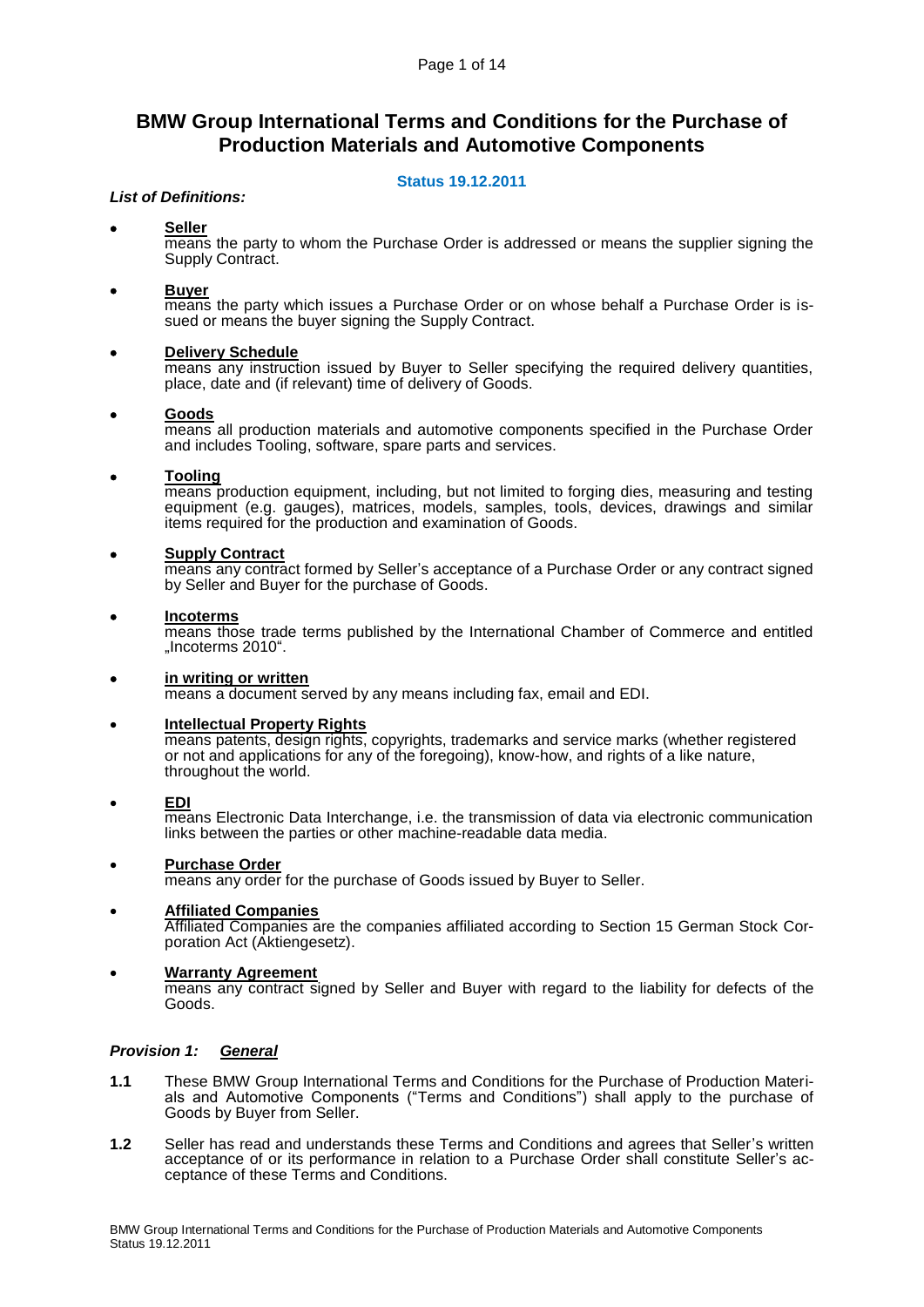#### *Provision 2: Purchase Orders*

**2.1** Buyer shall issue a Purchase Order for Goods to Seller. Acceptance of a Purchase Order by Seller is expressly limited to the terms of the Purchase Order and to these Terms and Conditions. Unless agreed by the parties in writing, any additional or different terms and conditions are expressly excluded and shall not form part of any Supply Contract. Each Purchase Order accepted by Seller pursuant to Provision 2.2 will constitute a separate and individual Supply Contract. In the case of discrepancy or inconsistency between a Supply Contract and these Terms and Conditions, the Supply Contract shall prevail over these Terms and Conditions.

If Goods are ordered on the basis of a BMW part number, then such Goods shall comply with the respective BMW drawing in all its particulars.

- **2.2** Seller will forward a written acceptance of the Purchase Order within fourteen (14) working days after Seller's receipt of said Purchase Order. In any event any performance by Seller in relation to a Purchase Order will constitute acceptance of such Purchase Order. In the event that Seller does not forward a written acceptance or does not start performance in relation to a Purchase Order within fourteen (14) working days after Seller's receipt of the Purchase Order, Buyer shall be entitled but not obliged, to revoke such Purchase Order without incurring any liability to Seller.
- **2.3** Buyer shall have the right to request changes with respect to the Goods including, but not limited to specifications, drawings, designs, constructions as well as changes regarding date and place of delivery, packaging, quality, quantity and means of transportation. Such change request shall duly consider Seller's reasonable interests. If such change results in an increase or a reduction of Seller's costs or in a potential delay of delivery, Seller shall immediately inform Buyer and the parties shall agree in writing on a reasonable adjustment of Seller's remuneration.

In the event that any such change request results in Seller accumulating stock, which is no longer suitable for use by Buyer in series production, Buyer will reimburse the costs actually incurred by Seller in relation to

- finished Goods, semi-finished Goods and related raw materials, for which Delivery Schedules have been issued for a delivery date within one (1) month after receipt of Buyer's change request,
- finished Goods, semi-finished Goods and raw materials included in a buffer stock, which has been required by Buyer in writing,

provided in all cases that Seller is unable to find an alternative use.

- **2.4** Seller shall not be entitled to carry out changes with respect to the Goods (including, but not limited to specifications, drawings, designs, constructions as well as changes regarding the date and place of delivery, packaging, quality, quantity and means of transportation) without Buyer's prior written consent.
- **2.5** Unless otherwise provided by the law of the country (and if relevant the state / province) applicable to the Supply Contract, Buyer may terminate a Supply Contract immediately by notice to Seller, if Seller:
	- commits a breach of the Supply Contract, which is not capable of remedy, or
	- commits a breach of the Supply Contract, which is capable of remedy and fails to remedy the same within thirty (30) days of a notice from Buyer specifying the breach and requiring it to be remedied.
- **2.6** In the event that either party becomes insolvent, or bankruptcy or insolvency proceedings of any nature are commenced in relation to that party, the other party shall be entitled to terminate the Supply Contract forthwith by written notice.
- 2.7 Termination of any Supply Contract under this Provision 2 shall be without preiudice to the accrued rights and liabilities of the parties and shall not affect the coming into or continuance in force of any provision, which is expressly or by implication to come into or to continue in force after such termination.
- **2.8** The volumes set out in any tenders and/or offers are solely assumptions, e.g. for the purpose of price calculation, and do not establish any obligation of Buyer or its Affiliated Companies to order such volumes. Delivery quotes set out in any Purchase Order is not in any way related to any volumes in tenders and/or offers.
- **2.9** In case the Supply Contract states that prices for raw materials are based on "MTZ" (Materialkostenanpassung), these prices shall be determined on an average of the market value (e.g.

BMW Group International Terms and Conditions for the Purchase of Production Materials and Automotive Components Status 19.12.2011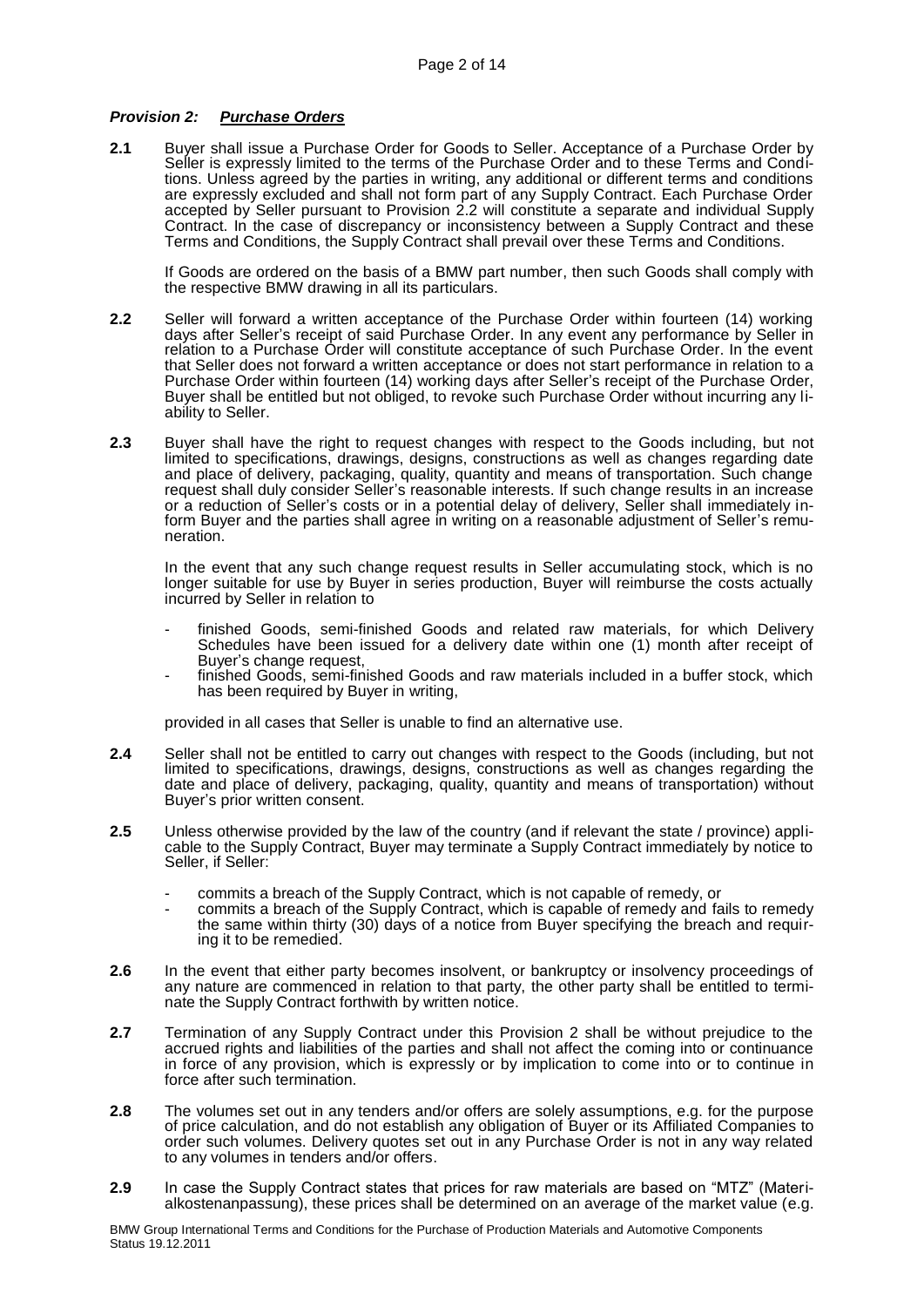indexes) agreed on by the parties in the Supply Contract. In this case the other price components shall be treated and negotiated separately to the raw material costs. Notwithstanding any other provisions the raw material prices shall be updated quarterly and shall be calculated within the month before the beginning of the following quarter taking the monthly average of the three passed months as the basis.

#### *Provision 3: Delivery Times and Delay*

- **3.1** Delivery dates and quantities shall be as agreed according to the Purchase Order and/or Delivery Schedules. Seller acknowledges that delivery times and quantities are of the essence and Buyer may reject and/or return at Seller's expense any delivery of Goods or part thereof received before or after the delivery date or in excess of the quantity specified in the Purchase Order and/or Delivery Schedule.
- **3.2** Seller shall be bound to comply with a Delivery Schedule or an amendment thereto issued by Buyer, unless Seller notifies Buyer of his reasonable objection thereto in writing within the following periods:
	- one (1) working day after receipt of the Delivery Schedule or amendment thereto, if the requirements or amendments therein are to come into effect within ten (10) working days (inclusive) after the receipt of the Delivery Schedule or amendment thereto.
	- three (3) working days after receipt of the Delivery Schedule or amendment thereto, if the requirements or amendments therein are to come into effect eleven (11) working days to three (3) months (inclusive) after the receipt of the Delivery Schedule or amendment thereto.
	- ten (10) working days after receipt of the Delivery Schedule or amendment thereto, if the requirements or amendments therein are to come into effect more than three (3) months after the receipt of the Delivery Schedule or amendment thereto.
- **3.3** Upon notice set out in the Purchase Order and/or Delivery Schedules, Seller shall deliver Goods "just-in-time", that is, at an appointed time of delivery immediately prior to standard production without delay, such time and timing to be set out in Delivery Schedules, and "justin-sequence", that is in the correct sequence of delivery, such sequence also to be set out in Delivery Schedules.
- **3.4** Seller agrees to take all actions necessary and appropriate to ensure that Goods are received by Buyer as required under the relevant Supply Contract. Seller will inform Buyer promptly of any occurrence which will or may result in any delay of delivery at any time or which will or may result in Seller's inability to fulfil the quantities specified in the Purchase Order and/or Delivery Schedules. Seller shall also advise Buyer in writing of corrective measures which Seller is taking to minimize the effect of such occurrence.
- **3.5** Except for excusable delay (hereinafter, "Excusable Delay",) as set forth in Provision 3.6 below, in the event that Seller fails to effect delivery consistent with the delivery dates specified in the Purchase Order and/or Delivery Schedules, Buyer shall be entitled to recover from Seller all losses and damages. However, Seller shall not be obliged to reimburse Buyer's losses of profit, unless Seller has exceeded the above delivery dates for a period of more than ten (10) days.
- **3.6** Either of the parties may suspend performance of a Supply Contract during the occurrence of an Excusable Delay, which shall mean any delay not occasioned by the fault or negligence of the delayed party and which results from (without limitation) acts of God or public enemy, restrictions, prohibitions, priorities or allocations imposed by governmental authority, embargoes, fires, floods, seismic sea-waves, typhoons, hurricanes, earthquakes, epidemics, unusual severe weather, delays of similar natural or governmental causes, and strikes or labour disputes (of or involving the delayed party's employees or suppliers) or any other circumstances beyond such party's reasonable control. Nothing contained in this Provision 3.6 shall limit either party's rights under other Provisions of these Terms and Conditions. Further, Buyer shall be entitled to obtain the Goods covered by the Supply Contract from other sources for the duration of Seller's inability to perform due to Excusable Delay and to reduce without any obligation to Seller, the quantity of the Goods specified in the Purchase Order and/or Delivery Schedules.
- **3.7** In the event that Seller discovers any fact which may, or could with the passage of time, result in Excusable Delay, Seller will immediately advise Buyer of such fact and use its best endeavours to take all measures and precautions to reduce the effect of the Excusable Delay. In addition, at any time, at Buyer's request, Seller will furnish to Buyer such information as Buyer may request concerning matters which could result in delays and assurance or contingency plans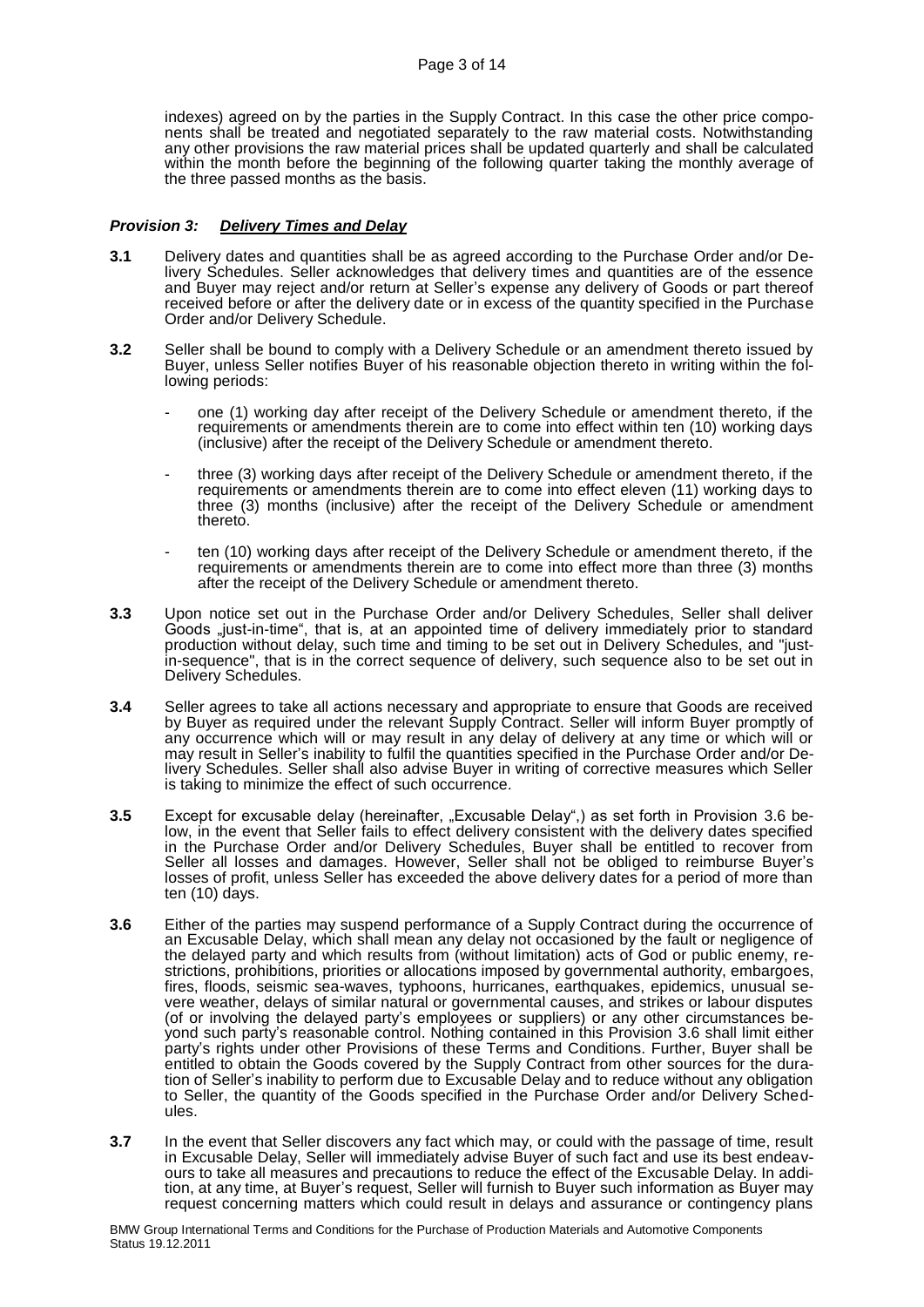with respect to those matters. Seller will notify Buyer immediately of any actual or potential labour dispute delaying or threatening to delay timely performance of a Supply Contract or a Delivery Schedule and will include all relevant information.

**3.8** If the parties agree on a buffer stock to be maintained by Seller, Seller is obliged to notify Buyer at monthly intervals of the latest status of this stock or at any other interval as reasonably requested by Buyer.

# *Provision 4: Packaging, Shipping*

- **4.1** Goods shall be suitably, carefully and appropriately packed in accordance with Buyer's packaging manual ("Packaging Manual") and in accordance with the instructions of Buyer's packaging department. Seller shall comprehensively provide the packaging data with regard to all required and necessary information in a form defined by BMW. In the event that the packaging data provided by Seller contains incorrect or incomplete information, any costs incurred by Buyer as a result thereof shall be for the account of Seller.
- **4.2** Delivery notes shall be made in writing. With regard to documents accompanying Goods (physical or electronic documents), Seller shall comply with Buyer's "EDI Implementation Guidelines" and the "Packaging Manual".
- **4.3** The following Provisions 4.4 to 4.7 apply for Supply Contracts with Incoterms "FCA" or "EXW" only.
- **4.4** All shipments have to be carried out by the transport provider specified by Buyer. Buyer reserves the right to choose the mode of transport.

In order to ensure compliance with the agreed delivery date Seller has to calculate the day of the planned pick-up of the Goods considering the lead time specified by Buyer separately. Lead time is defined as the time from pick-up of the Goods by the transport provider at the agreed place of loading to delivery at the specified Buyer's place of delivery.

Seller shall notify readiness for dispatch of the Goods to the transport provider by 12 noon at the latest the day before the planned pick-up of the Goods. The notification of readiness of dispatch has to be made in writing on the basis of the transport provider's formats, templates, proceedings and communication media, which have been agreed to with Buyer. The notification of the readiness of dispatch shall contain the following data:

- Shipping location and specific loading point
- Quantity, type and BMW packaging identification numbers of all loading units
- Gross weight and dimensions per loading unit
- Agreed date and time of delivery at Buyer
- Buyer's place of delivery and unloading point (including address and number) and plant code.

In the event that the notification of readiness for dispatch completed by Seller contains incorrect or incomplete information, any additional costs incurred by Buyer as a result thereof shall be for the account of Seller.

- **4.5** Domestic courier, express and parcel shipments (CEP-shipments) within Germany have to be carried out by CEP-service providers specified by Buyer. Outside Germany all domestic and international CEP-shipments have to be carried out by CEP-service providers solely with the agreement of Buyer.
- **4.6** Emergency transports at the expense of Buyer are only permitted on special request of Buyer's material planning departments.
- **4.7** The return of empty containers and pallets shall be on Buyer's account unless otherwise agreed. In principle a pallet exchange does not take place.

#### *Provision 5: Transfer of Risk*

Unless otherwise agreed between the parties in writing, the time at which the risk of damage to or loss of the Goods shall pass to Buyer shall be in accordance with the Incoterm agreed in the Supply Contract. Unless otherwise agreed between Buyer and Seller, the Goods shall be deemed to be sold "FCA", with named place being the premises of Seller where the Goods are ready for dispatch. Seller shall not change any place named in connection with any Incoterm without Buyer's prior written consent.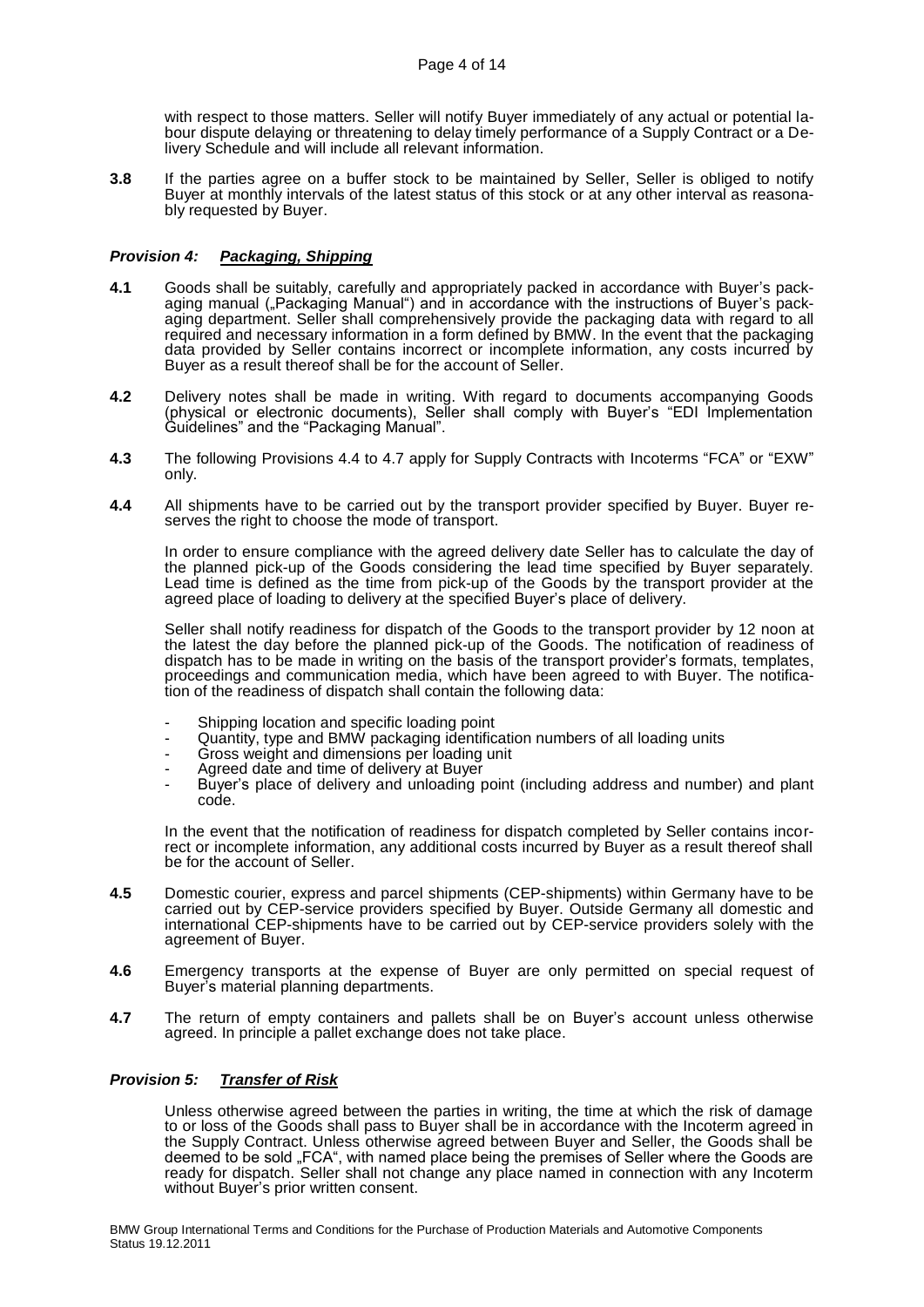# *Provision 6: Notification of Deficiencies*

Buyer shall conduct an inspection of incoming Goods, which is in compliance with the technical specifications ISO/TS 16949 "Quality management systems, particular requirements for the application of ISO 9001: 2000 for automotive production and relevant service parts organizations" (hereinafter called "ISO/TS 16949"). Buyer shall notify Seller in writing of any deficiency of Goods once the deficiency has been discovered by Buyer in the ordinary course of its business.

# *Provision 7: Settlement of Accounts and Payment*

**7.1** The accounts of Seller will be settled via self-billing invoices by way of EDI, unless otherwise agreed in writing.

Seller does not need to send additional invoices to Buyer because payments will be made based on the receipt of Goods and the terms agreed in the Supply Contract. For customs purposes, only a commercial invoice in English shall be attached by Seller to the shipping documents of import deliveries in duplicate. Such invoice shall include the data as set out in Provision 7.2 and additional data as described in Provision 8.

- **7.2** If the parties have agreed that Seller's accounts will not be settled via self-billing invoices, a commercial invoice shall be submitted by Seller. The original invoice shall be sent to Buyer's incoming invoice verification department or (if specified on the relevant Purchase Order) to its payment address. Such invoices shall comply with the requirements of the national law referred to in Provision 22.1, including in particular, but not limited to, the requirements of the applicable taxation legislation of the relevant country. If requested by Buyer, Seller shall transfer all invoices electronically (e-Invoicing). The invoices shall in particular include the following data:
	- Seller's full corporate name, full registered address and registered number;
	- Buyer's full corporate name and full registered address;
	- Buyer's supplier number of the invoicing party (8-digit); and, if different:
		- Buyer's supplier number of the Seller (8-digit) and/or
		- Buyer's supplier number of the payee (8-digit);
		- In case of intra community (EU) supplies:
		- VAT identification number of Buyer
		- VAT identification number of Seller;
	- In case of national deliveries within Germany:
	- VAT number or national tax number of Seller;
	- In case of national deliveries within the United Kingdom:
		- VAT number of Seller
		- When ordered by BMW AG: British VAT ID of BMW AG (GB748003249);
	- In case of national deliveries within Austria:
		- VAT number of Seller
		- When ordered by BMW AG: Austrian VAT ID of BMW AG (ATU31792209);
	- Origin of the Goods;
	- VAT rate and VAT amount, total charge excluding VAT;
	- Reference to tax exemptions:
	- Charges split according to VAT-rates;
	- Date of invoice;
	- Running unique sequential invoice number;
	- Specification (quantity with scale unit/type) of delivery or service rendered;
	- In case of prepayments/advance payments: the date of receipt of remuneration;
	- Any reduction of charges agreed in advance, if not already accounted for; lower VAT value has to be stated;
	- Buyer's Purchase Order number / Buyer's Purchase Order modification number;
	- Buyer's item number;
	- Delivery note number indicated by Seller:
	- Date of delivery of the Goods (explicitly stated on the invoice), delivery address / point of unloading;
	- In case of re-delivery relating to prior delivery by Buyer: Delivery note number indicated by Buyer with respect to the said prior delivery;
	- Value of consignment (price per item and total price);
	- Price unit, currency unit; In case of national deliveries within the UK not being invoiced in GBP then, in addition to the currency values, the VAT and net values shall be recorded in GBP and the rate of exchange used shall be shown;
	- Price of packaging (per unit of Goods);
	- Number of packages, weight (gross/net).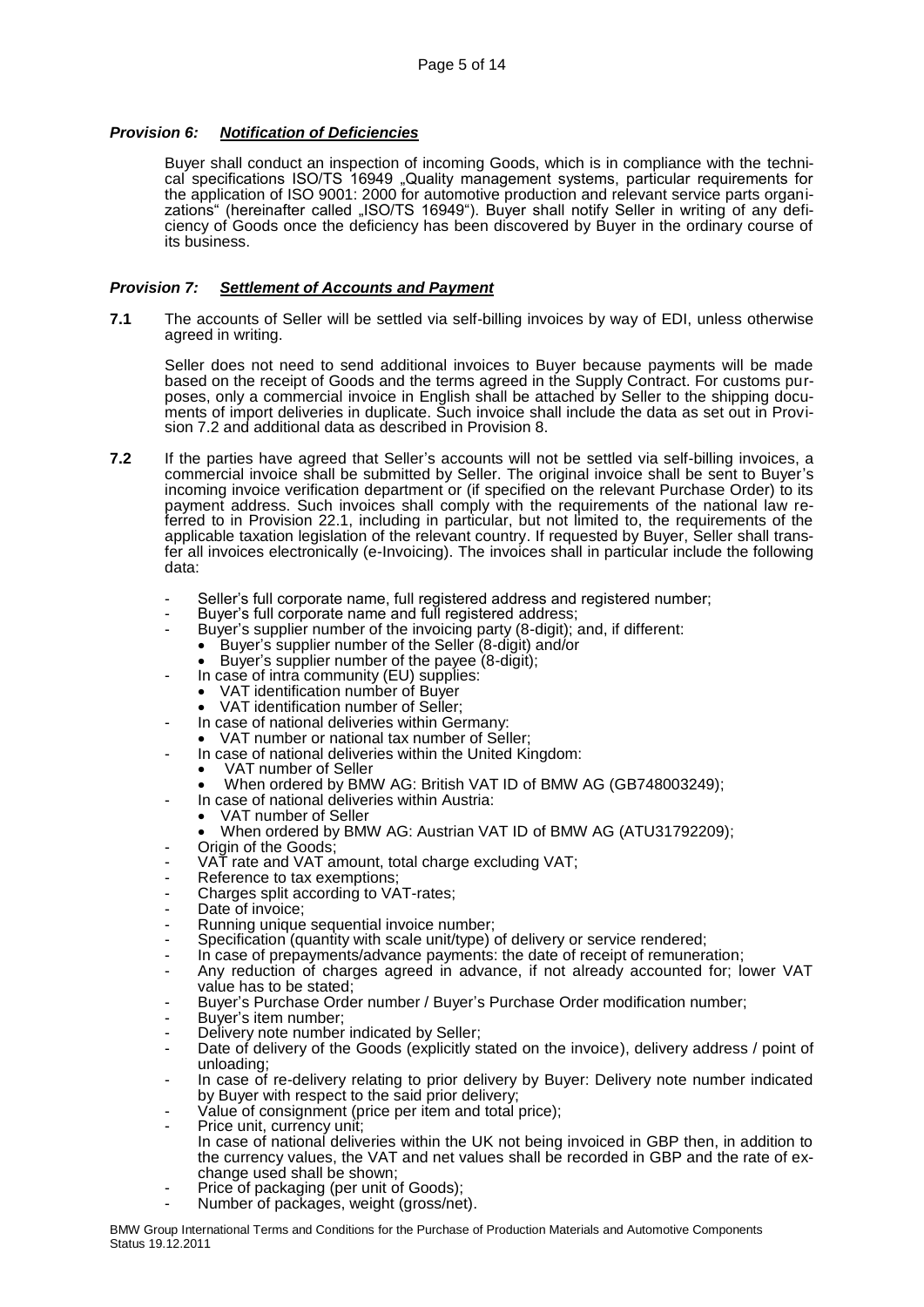Invoices which fail to meet the requirements of this Provision 7.2 may be rejected by Buyer. Seller will be notified and costs arising therefrom will be passed on to Seller. In that event the term allowed for payment shall begin on the day of receipt of the new, due and proper invoice, which meets the requirements of this Provision 7.2.

- **7.3** Any change of (a) the recipient of payment, (b) the invoicing party or (c) the party receiving the Purchase Order has to be agreed to by Buyer in writing in advance. Any change in the flow of Goods/flow of invoices from the place of origin of the Goods to Buyer has to be communicated in writing to Buyer in advance. Costs arising from damages resulting from not meeting the requirements of this Provision 7.3 will be passed on to Seller.
- **7.4** In the event that accounts are settled via self-billing invoices, payment of Goods or Services delivered or rendered in accordance with contract will be made after Goods receipt, acceptance or confirmation of Service, within 40 days net in full.
- **7.5** In the event that accounts are not settled via self-billing invoices, payment of Goods or Services delivered or rendered in accordance with contract will be made after receipt of a verifiable invoice which is compliant with BMW's requirements, within 40 days net in full.
- **7.6** Payment is made either by bank transfer or by cheque, as specified by Buyer.
- **7.7** Where Goods are not supplied in accordance with the Supply Contract, Buyer shall be entitled to withhold payment of the respective amount of the price until Seller has fulfilled its obligations in full.
- **7.8** Seller may not assign its payment rights hereunder without the prior written consent of Buyer.
- **7.9** Payment by Buyer for any Goods does neither indicate nor constitute acceptance of such Goods.
- **7.10** Buyer shall be entitled to offset or recoup claims against receivables of Seller and also receivables that are assigned from Seller to any of Seller's Affiliated Companies. In addition, Buyer is entitled to offset or recoup its receivables against Seller's claims against any of the following Affiliated Companies of Buyer:
	- Bayerische Motoren Werke Aktiengesellschaft;
	- BMW Hams Hall Motoren GmbH;
	- BMW Motoren GmbH:
	- BMW (UK) Manufacturing Ltd.;
	- Rolls-Royce Motor Cars Ltd.;
	- Swindon Pressings Ltd.;
	- BMW Manufacturing Co., LLC.;
	- BMW (South Africa) (Pty) Ltd.

# *Provision 8: Customs, Origin and Export Control*

**8.1** For customs purposes Seller will attach a commercial invoice in English to the shipping documents in duplicate. Any simplification of that procedure is only permitted subject to Buyer's prior written consent.

In the case of deliveries incurring customs duty, the invoice shall specify as separate items:

- cost of items not included in the price (such as commissions, brokerage, cost of licenses, cost of means of production, Buyer's contributions);
- cost of items included in the price (such as cost of assembly and freight cost);
- value of repairs carried out, broken down into cost of materials and wages.

Even if deliveries are made free of charge, an indication of value is still required with the additional note "For Customs Purposes Only". Either the invoice or the delivery note shall include the reason why the delivery is made free of charge (e.g. sample deliveries).

Should further official documents be required in the case of imports or exports for the intended use of the Goods delivered, Seller shall procure such documents for Buyer without delay and make them available to Buyer at Seller's cost.

- **8.2** Seller shall be obliged to provide a declaration of origin for the Goods either by:
	- filling in a set of pre-printed forms "Long Term Supplier's Declaration" pursuant EU-Directive 1207/2001, which will be provided by Buyer, such forms to be signed by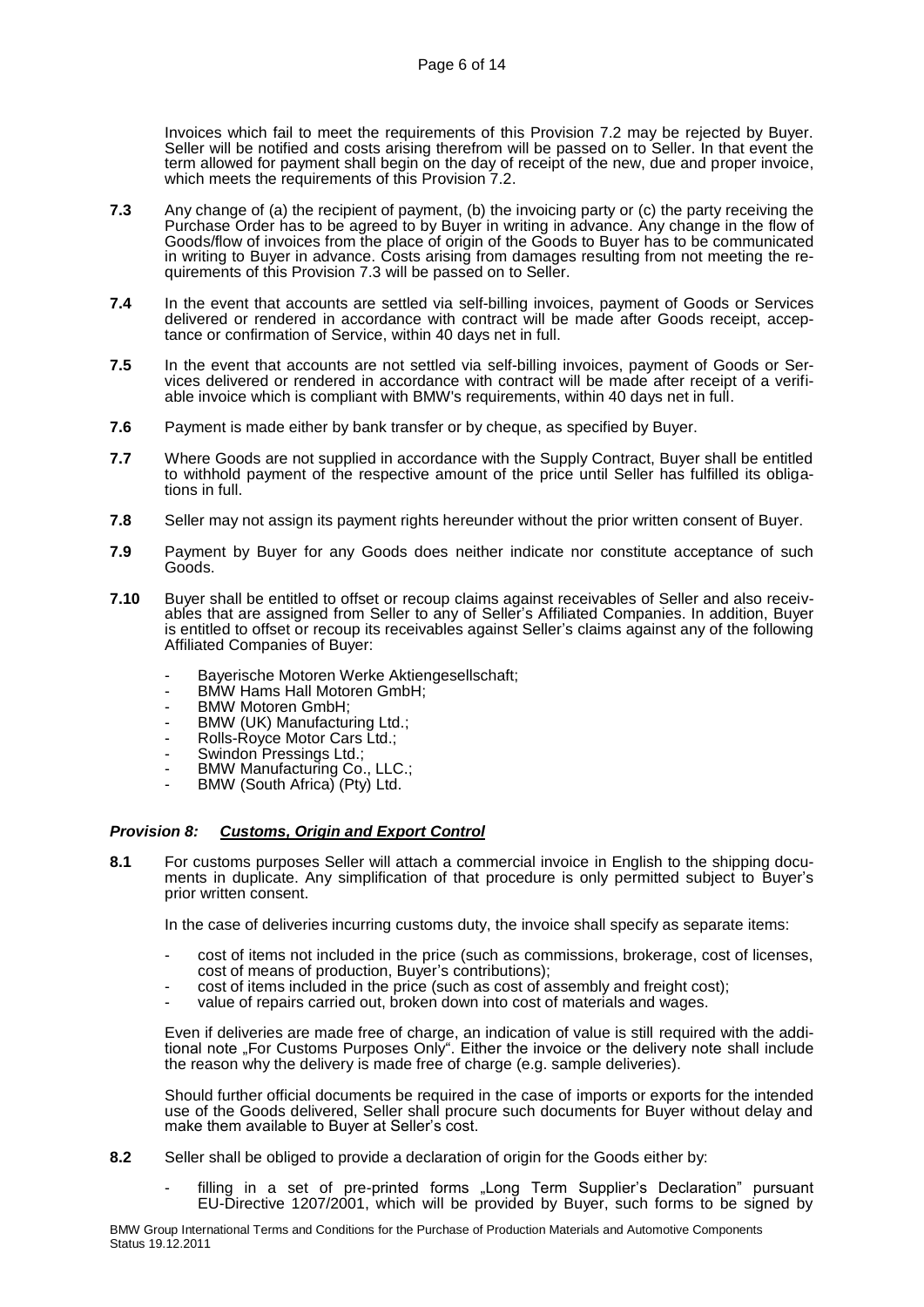Seller's authorised representatives and submitted to Buyer within fourteen (14) days after Seller's receipt of the forms (or in the case of the first delivery of Goods, no later than the date of delivery); or

by using the application "OPAL" on the Partner Portal of the BMW Group (path: https://b2b.bmw.com) and submitting the declaration of origin to Buyer by electronic means.

Seller may not submit a declaration of origin on its own business forms without prior written consent by Buyer.

Seller shall inform Buyer immediately in writing of any change of origin of Goods.

If Seller supplies Goods, which get a preferential treatment in the import country, Seller shall provide a declaration of origin suitable to that supply (e.g. Form sheet A, EUR 1). This certificate is required with every such shipment.

- **8.3** Seller shall provide Buyer with all such support as may be necessary to enable Buyer to reduce or minimize its liability to customs duties.
- **8.4** For any and all questions and instructions arising out of or required in connection with customs and declaration of origin, Seller shall contact Buyer's respective customs department.

Unless otherwise agreed, customs clearance shall be the responsibility of Buyer. If Seller assumes responsibility for customs clearance without Buyer's prior written approval, Seller shall bear the costs of such clearance.

- **8.5** Seller shall ensure Supply Chain Security and observe legal policies and conditions. Seller shall, on Buyer's request, provide evidence by certificates or statements (e.g. Security Declaration for Authorised Economic Operators AEO, Compliance statement regarding C-TPAT initiative).
- **8.6** Seller shall inform Buyer of any export restrictions applicable in the country of manufacturing and/or dispatching of the Goods and Tooling. Seller shall inform Buyer if the Goods and Tooling are subject to any export/re-export license under U.S. law and regulations. If Seller is located in the European Union, Seller shall inform Buyer about any obligation to obtain an export license with respect to Dual Use Goods as well as munitions subject to the European export control restrictions and the national codifications of the export control restrictions. Seller shall advise Buyer about the classification number applicable (e.g. ECCN - Export Control Classification Number for US products, "AL-Number" for Goods listed in the German Export Control List, etc.) and any license exceptions available for the Goods and Tooling. Seller shall provide information directly to BMW AG, München (Deutschland), department of customs and export control. On Seller's request, Buyer will provide a declaration/notification document for Seller´s convenience.

# *Provision 9: Quality*

- **9.1** Unless stated otherwise in the Supply Contract, Seller shall comply with ISO/TS 16949.
- **9.2** A series process quality evaluation (as defined in this Provision 9.2) ("Series Process Quality Evaluation") shall be successfully completed by Seller before Goods are supplied:
	- for the first time; or
	- under a new part number; or
	- after any process modification.

For the purposes of this Provision 9 a Series Process Quality Evaluation is a performance test of Seller's manufacturing process, including its production plants, equipment and machines and its production logistics processes, under series conditions and according to the requirements of Buyer, to prove that Seller is able to produce the required quantity and quality of Goods with the plant, personnel and machine capacity.

Seller will use the Series Process Quality Evaluation to produce initial samples of the Goods. Seller will inspect initial samples in accordance with the German Association of the Automotive Industry (Verband der Automobilindustrie – VDA) publication "Quality Management in the Automotive Industry, Volume 2: Quality Assurance of Supplies", as the same may be amended or replaced from time to time.

**9.3** In case of a conflict between the Supply Contract and ISO/TS 16949 or the above-mentioned VDA publication the Supply Contract shall prevail.

BMW Group International Terms and Conditions for the Purchase of Production Materials and Automotive Components Status 19.12.2011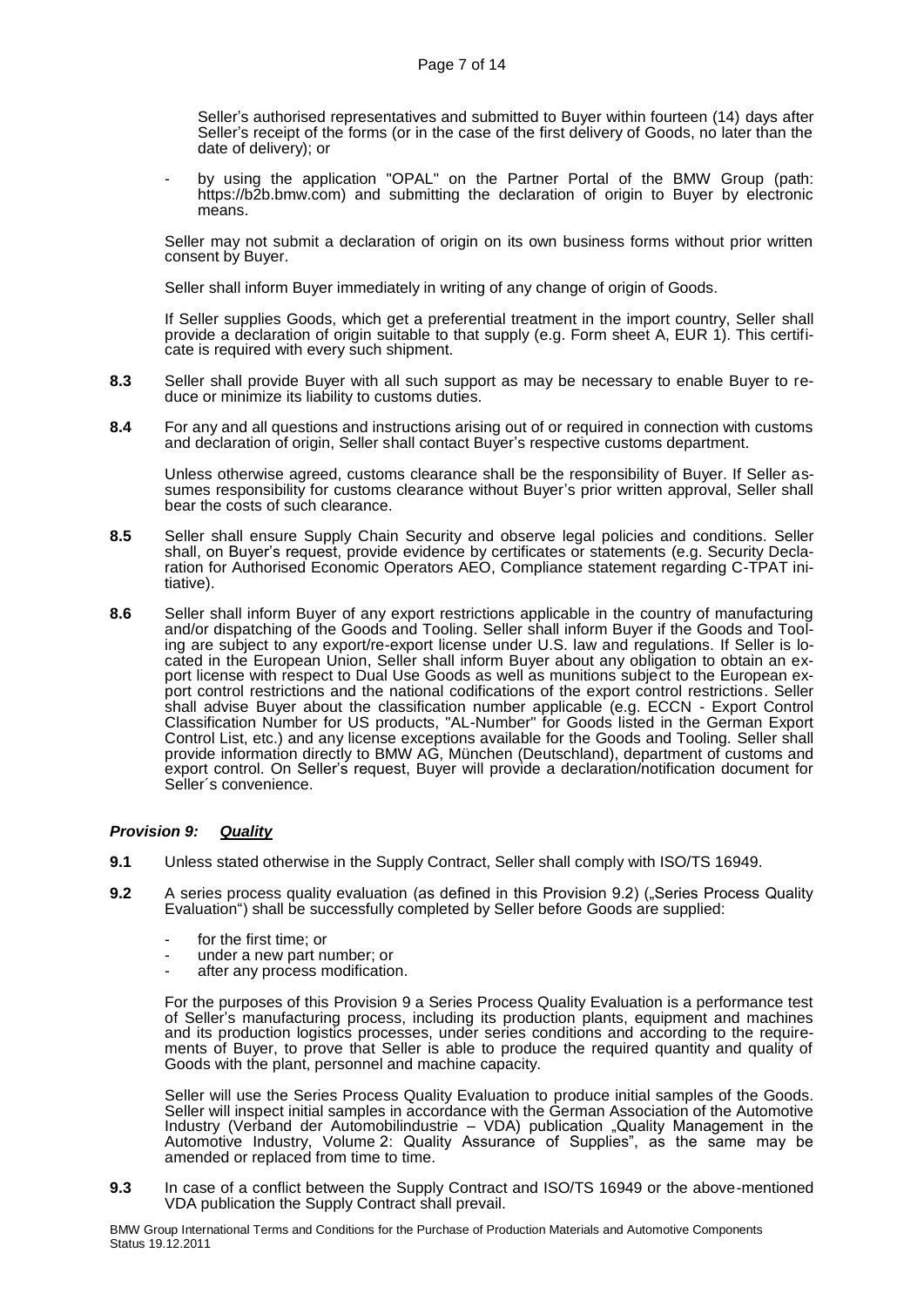- **9.4** In the event that any authorities responsible for vehicle safety standards demand inspection of the manufacturing process and disclosure of the test records of Buyer, Seller shall, upon request of Buyer, give such authorities access to such records and provide them with any support as may reasonably be expected.
- **9.5** Upon Buyer's request Seller shall make available to Buyer all quality records. Quality records are documents and any other data, which relate to specified requirements and the effectiveness of Seller's quality system.

Seller shall retain such quality records for at least fifteen (15) years following the end of series supply relating to Goods with specially marked drawings  $\zeta_{n}D^{n}$  or  ${}_{n}L^{n}$ ) and relating to Goods with critical features (as agreed between both parties), or for at least three (3) years following the end of series supply in any other case, unless a longer period is otherwise required by law.

For guidance on this issue, see the publication "Leitfaden zur Dokumentation und Archivierung von Qualitätsanforderungen / Code of practice for the documentation and archiving of quality requirements and quality records" of the German Association of the Automotive Industry (Verband der Automobilindustrie – VDA).

**9.6** Seller shall ensure that all and any of its sub-contractors are contractually bound to comply with the terms of this Provision 9.

#### *Provision 10: Warranty*

**10.1** Seller warrants that the Goods shall be free of defects. Seller further warrants that the Goods shall comply with all laws and regulations in the relevant sales markets related to the Goods.

In the event that Seller has entered into a Warranty Agreement applicable to Buyer's Purchase Order regarding the Goods, all consequences of the delivery of defective Goods shall exclusively be governed by the provisions of such Warranty Agreement. In all other cases the consequences of the delivery of defective Goods shall be governed by these Terms and Conditions.

In the case of any discrepancy or inconsistency between (1) the Supply Contract, (2) the Warranty Agreement and (3) these Terms and Conditions, the documents shall prevail over each other in the order detailed above.

- **10.2** For all Goods the warranty period begins on the date of delivery and ends on the sooner of:
	- (i) the expiry of any warranty provided to end-customers of the Goods, or products, into which the Goods are incorporated; or
	- (ii) the fifth (5th) anniversary of the delivery date.

The terms of this Provision 10.2 are subject to any longer warranty period prescribed by the national law of any sales market, into which Goods or products into which the Goods have been incorporated are supplied.

**10.3** If a defect is discovered before the defective Good has left Buyer's production sites or that of an undertaking commissioned by Buyer, Seller shall be given the opportunity to remedy the defect or to replace the defective Goods before production commences, provided that any such remedy does not cause any delay in Buyer's production.

If Buyer cannot reasonably be expected to allow Seller to remedy the defect or to replace the defective Good due to operational reasons (in particular reasons related to the time and sequence of assembly) or if Seller is not able to remedy or replace the defective Good, then Buyer shall have the right either (i) to remedy the defect itself at Seller's expense or (ii) to have it remedied by a third party at Seller's cost or (iii) to return defective Good at Seller's cost.

If the same Goods are repeatedly delivered in a defective condition, Buyer shall have the right to rescind the entire Supply Contract, provided that Buyer has notified Seller in writing that the Goods are defective and Seller continues to supply defective Goods after such notification.

In any case described under this Provision 10.3, Seller shall indemnify Buyer against all damages and losses incurred by Buyer resulting from the delivery of defective Goods.

**10.4** If a defect is discovered after the defective Good has left Buyer's production sites or that of an undertaking commissioned by Buyer, Seller shall indemnify Buyer against all damages and losses incurred by Buyer resulting from the delivery of defective Goods.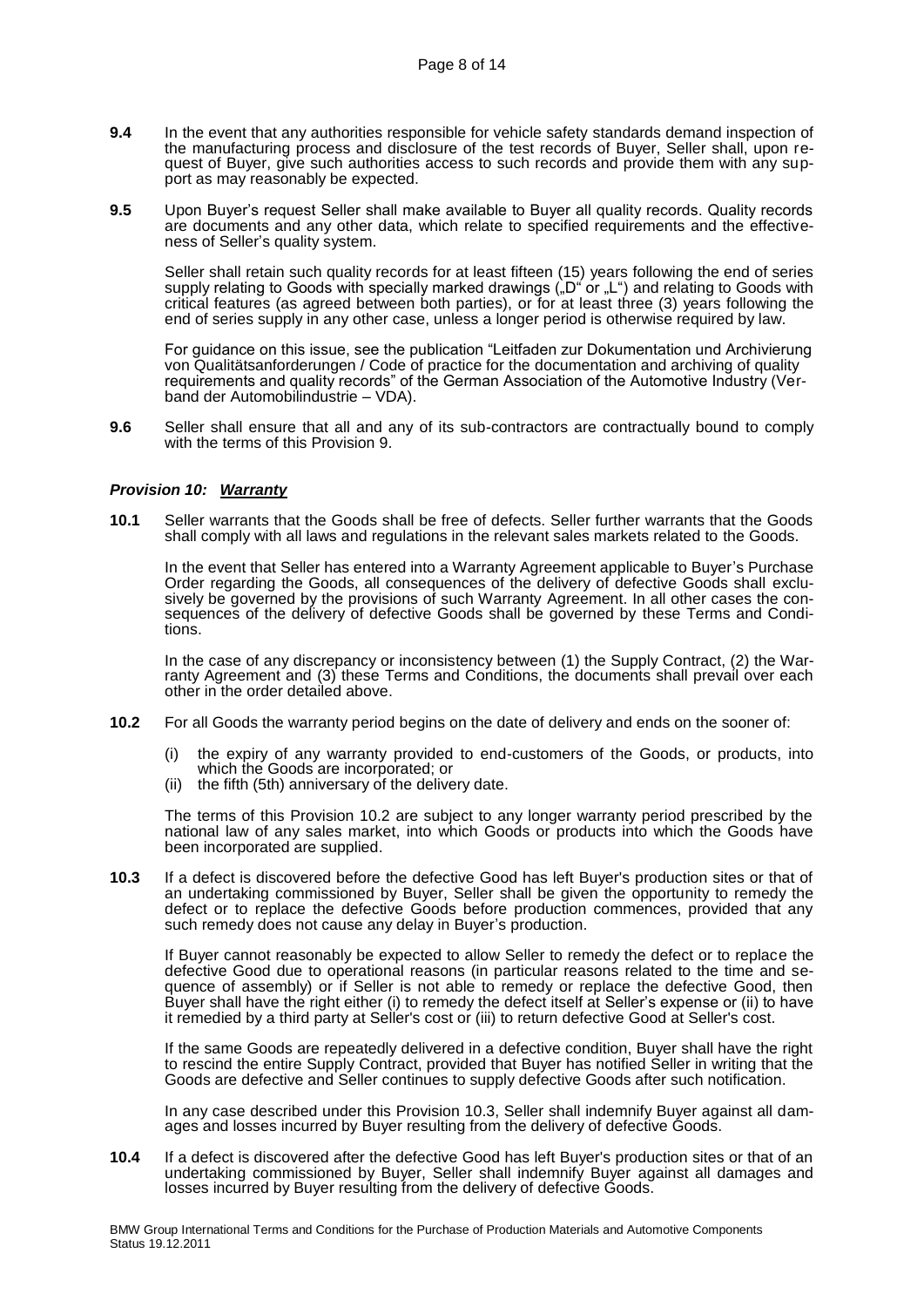**10.5** At Seller's request the defective Goods will be made available to Seller at Seller's cost, if possible.

# *Provision 11: Liability and Indemnity*

- **11.1** Unless otherwise provided by these Terms and Conditions Seller shall be liable for damages and losses actually incurred by Buyer and occasioned by or arising out of any breach of Seller's obligations under the Supply Contract.
- **11.2** Seller will indemnify, defend and hold Buyer and its Affiliated Companies harmless against liability, costs, damages, losses and expenses (including court costs and legal expenses) occasioned by or arising out of any claim for death, personal injury or property damage, which results from (a) any defect in the Goods; (b) Seller's breach of any term of the Supply Contract; or (c) the fault or negligence of Seller, or (d) failure to comply with any applicable law, statute, regulation, ordinance or promulgation.
- **11.3** In connection with the Goods or otherwise, if Seller's employees, agents, sub-contractors or other representatives (hereinafter "Seller's Agents") are on or present at any premises of Buyer, Seller shall be and is responsible for the acts and omissions of Seller's Agents within or about Buyer's premises and agrees to indemnify, defend and hold Buyer harmless against liability for damage to property or injury or death to persons (including court costs and legal expenses) arising out of acts or omissions of Seller's Agents whether pursuant to a Supply Contract or otherwise. The indemnity in this Provision 11.3 shall not apply insofar as the claim is caused by Buyer's negligence or intentional acts.
- **11.4** In the event that Seller delivers defective Goods, Seller will hold Buyer and its Affiliated Companies harmless against liability, costs, damages, losses, claims and expenses (including legal expenses) occasioned by or arising out of any action to recall any vehicle, Goods, or any product into which Goods have been incorporated. While making a decision for such action to recall, Buyer will exercise reasonable discretion and duly regard Seller's interests.
- **11.5** In the event of a claim by a third party against Buyer (hereinafter "Third Party Claim"), which may be the subject of indemnification provided for in these Terms and Conditions, Buyer shall provide written notification thereof to Seller. Seller shall provide Buyer with such reasonable assistance in the response and prosecution of any defence as Buyer may request.
- **11.6** In the event of any claim against Buyer or one of its Affiliated Companies by a third party for death, personal injury and/or property damage alleging a defect in Seller's Goods or any product into which the Goods are incorporated or alleging any of the violations set out in Provision 11.2, Seller and Buyer shall, in good faith, promptly attempt to reach an agreement specifying the terms under which Seller and Buyer would apportion responsibility and liability for the defence of any such Third Party Claim or suit and the financial burdens arising therefrom.
- **11.7** This Section 11 shall apply irrespective whether the costs, damages, losses, claims and expenses mentioned above are incurred by or addressed against Buyer or its Affiliated Companies. However, Seller shall not be liable according to this Provision 11 insofar as the liability, costs, damages, losses, claims and expenses mentioned are caused by negligence or intentional acts of Buyer or its Affiliated Companies.

#### *Provision 12: Designation of Goods; Publications*

- **12.1** Seller shall mark the Goods as required by Buyer.
- **12.2** Neither of the parties shall use any of the other party's proprietary names, logos, trade names, trademarks or service marks without the prior written consent of the party, which owns or controls such proprietary names or trademarks.
- **12.3** Without Buyer's prior written consent, Seller shall not publish in any manner through any marketing or other medium that Seller has contracted with or has been supplying Goods to Buyer, unless such publication is required by mandatory law.

# *Provision 13: Tooling*

**13.1** Once the agreed total costs for an item of Tooling have been paid for by Buyer in full, title to such Tooling and any and all Intellectual Property Rights created in the course of the development of the Tooling for Buyer with respect to such Tooling will immediately be transferred to Buyer. To the extent that Seller's pre-existing know-how or background Intellectual Property Rights are necessary for the utilization of the Tooling, Buyer shall hereby receive a non-

BMW Group International Terms and Conditions for the Purchase of Production Materials and Automotive Components Status 19.12.2011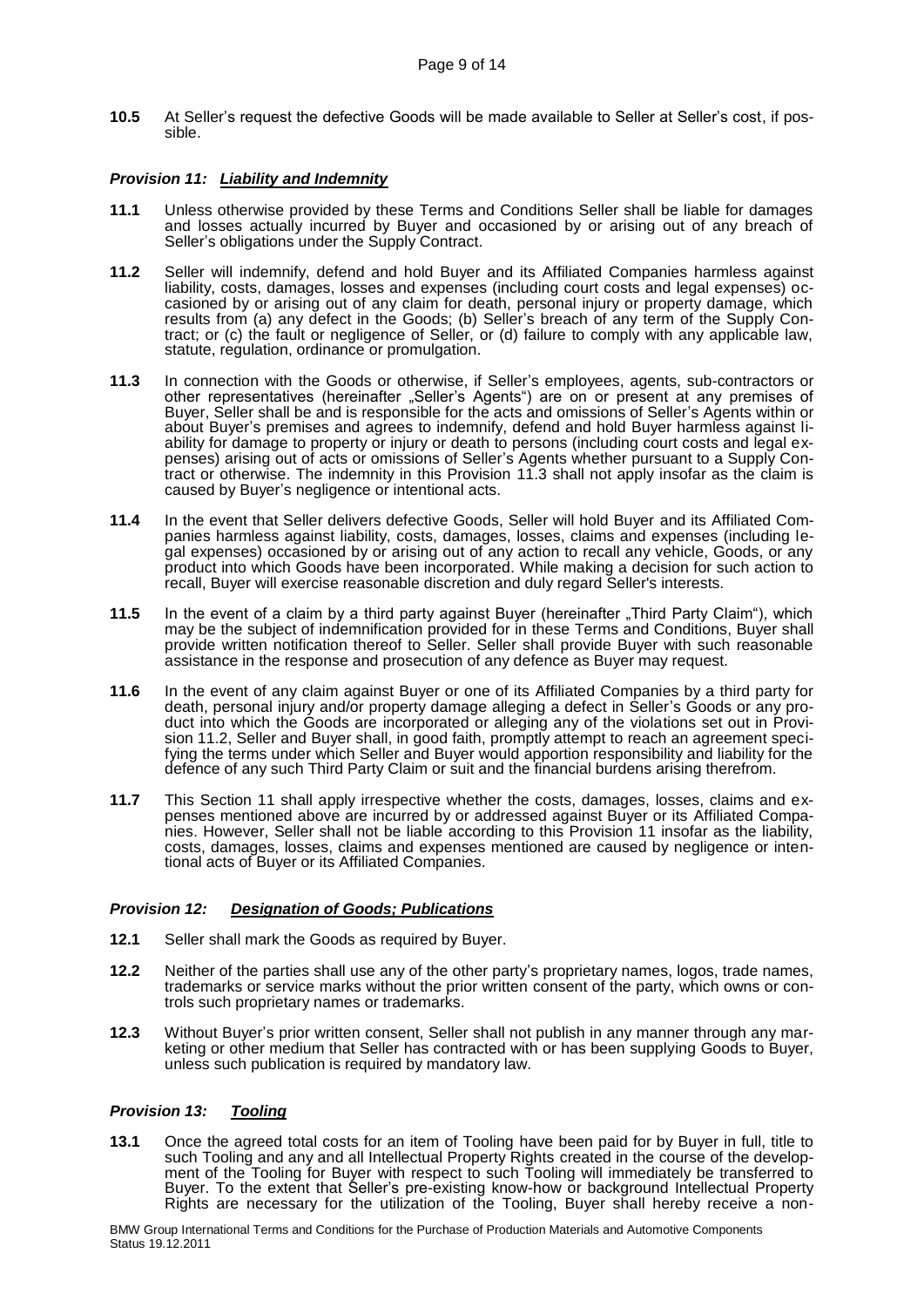exclusive right of use with respect to such Tooling, unrestricted both in terms of location and time, free of charge, which includes the use for the purpose of series and spare part production by Buyer and for Buyer by third parties and the equivalent use by Affiliated Companies of Buyer. Seller shall mark such Tooling as Buyer's property.

In the event of cancellation or termination for any reason of a Supply Contract for the supply of Tooling where, at the date of cancellation or termination, title to the Tooling is not vested in Buyer, Buyer shall obtain title to such Tooling by paying to Seller (i) (in relation to finished Tooling) the outstanding portion of the agreed total costs; or (ii) (in relation to unfinished Tooling) such proportion of the outstanding costs as is represented by the costs actually incurred by Seller in the supply of the Tooling as at the date of cancellation or termination.

- **13.2** Any and all Tooling owned by Buyer, which is in Seller's possession or possession of Seller's Agents shall remain the property of Buyer. Seller shall mark such Tooling as the property of Buyer. Such Tooling shall not be sold, assigned by way of security, pawned, mortgaged, charged or otherwise encumbered or disposed of nor used for the manufacture of goods for parties other than Buyer without the express prior written consent of Buyer.
- **13.3** Tooling owned by Buyer will be insured by Buyer, unless otherwise agreed in writing between Buyer and Seller.
- **13.4** Seller has to prove and substantiate that there is adequate insurance cover for the Tooling owned by Seller. Maintenance by Seller of such insurance coverage shall be without prejudice to Seller's liability under any Supply Contract.
- **13.5** Seller shall treat all Tooling, regardless of ownership, with due care and diligence, constantly keeping it ready for operation and in compliance with the latest design status. Seller shall be responsible in particular for the correct and accurate dimensions of the Tooling especially of gauges. Buyer agrees to help Seller in examining and correcting the gauges made available to Seller, insofar as such items are not used as check gauges.
- **13.6** Unless otherwise agreed in writing, the cost for the continuing repair, maintenance and readiness of the Tooling in immaculate condition shall be borne by Seller in all respects.
- **13.7** Notwithstanding Buyer's right to demand surrender of Tooling owned by Buyer, Seller shall be entitled to retain such Tooling to the extent to which Seller requires the same for executing a Purchase Order for Buyer. In all other cases Seller shall be obliged forthwith upon the request of Buyer to surrender the Tooling owned by Buyer.
- **13.8** Regardless of ownership, Seller shall maintain Tooling used to manufacture Goods in good working condition for the continued supply of Goods for a period of fifteen (15) years after termination of Seller's supply of the Goods for Buyer's series production. Seller's obligation to retain such Tooling shall expire once the foresaid fifteen (15) years retention period has ended and Seller has notified Buyer in writing. Seller shall ensure that any and all sub-contractors are contractually bound to adhere to the requirements under this Provision 13.8.
- **13.9** Fourteen (14) years after termination of Seller's supply of the Goods for Buyer's series production, Seller shall submit a written proposal for an economic supply of spare parts after the period specified in Provision 13.8, Sentence 1. Seller's proposal shall be based on Buyer's estimated future demands, which will be provided by Buyer on Seller's written notice.
- **13.10** In the event that Buyer issues a Purchase Order for Tooling, Seller shall immediately provide Buyer with all available information with regard to such Tooling as demanded in the BMW "Quotation Analysis Form" (QAF) and the BMW "Tooling Analysis Form" (WAF).

No later than the time that initial samples of the Goods are produced by means of such Tooling, Seller shall (1) provide Buyer with complete information with regard to such Tooling as demanded in the QAF and in the WAF, (2) provide Buyer with all drawings and CAD-data of such Tooling and (3) send Buyer a complete list of such Tooling and a document identifying the exact location of such Tooling.

## *Provision 14: Spare Parts*

**14.1** Whether or not a Supply Contract remains in effect, Seller will at the request of Buyer provide Buyer or Buyer's nominee(s) with sufficient quantities of Goods for use as spare parts for a period of fifteen (15) years after termination of Seller's supply of the Goods for Buyer's series production or for such lesser period of time as Buyer shall require in writing. Seller shall ensure that its sub-contractors comply with this Provision 14.1.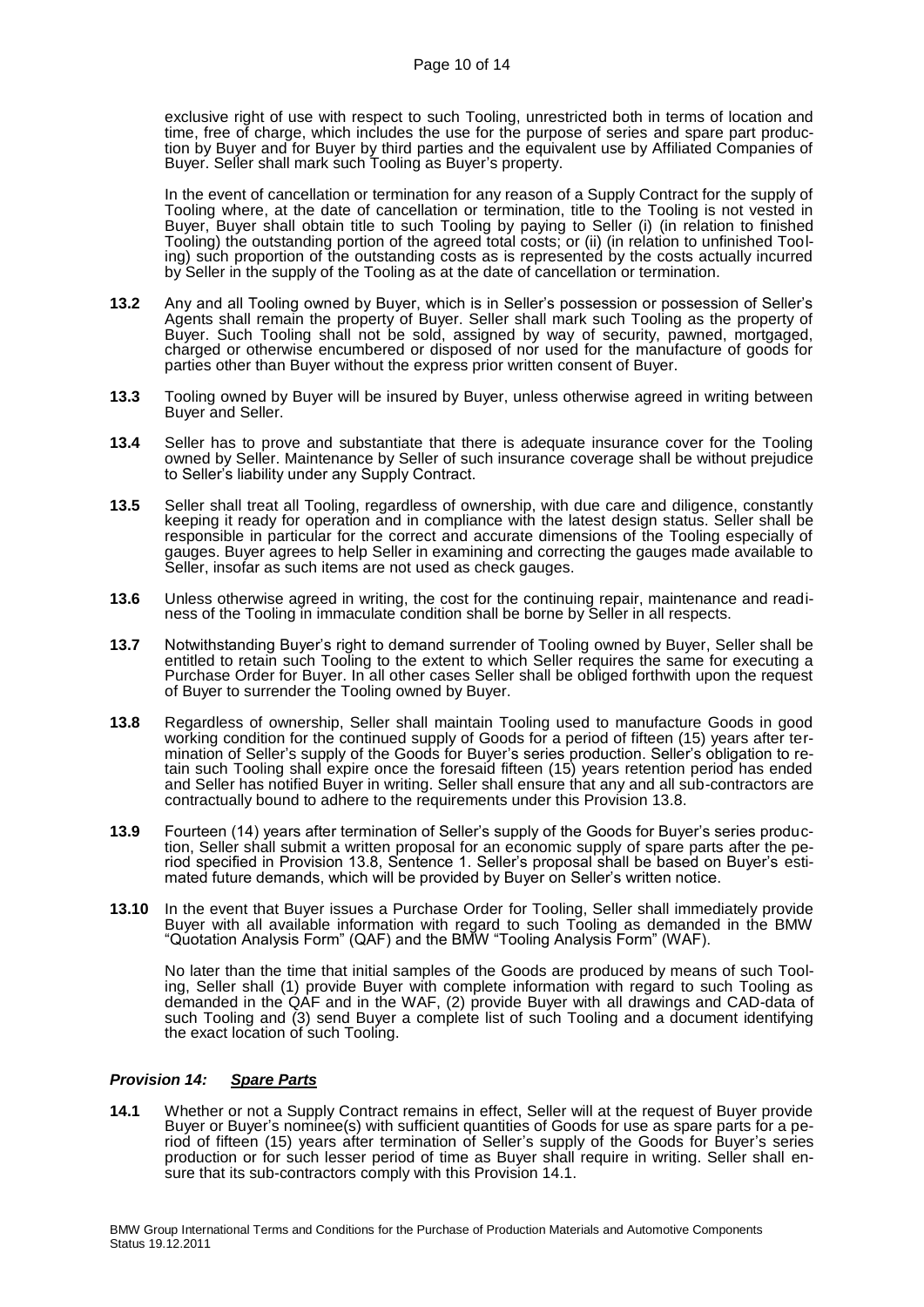- **14.2** During the term of a Supply Contract for Buyer's series production, the price of the Goods used as spare parts shall be equal to the series price agreed in the Supply Contract. However, during the extended term as set out in Provision 14.1 above, the price shall be determined by mutual negotiation.
- **14.3** Buyer and Buyer's Affiliated Companies shall be entitled to purchase Goods used as spare parts directly from Seller's sub-contractors or from any other third party.
- **14.4** Seller shall comply with the requirements stated in the BMW Group Standard 90022 "Distribution parts-requirements, documentation".

#### *Provision 15: Intellectual Property Rights*

- **15.1** Seller shall indemnify, defend and hold Buyer, and Buyer's Affiliated Companies harmless from and against all liabilities, costs, damages, claims and expenses (including court costs and legal expenses and any settlement of such claim or action) incurred by Buyer in respect of any claim or action brought by any third party against Buyer that the Goods or their use by Buyer or Buyer's customer infringe the Intellectual Property Rights of such third party. Notwithstanding the foregoing, Seller shall not be liable to the extent that the infringement results from the manufacture of the Goods in accordance with instructions received from Buyer and Seller taking the level of care that is customary in the industry could not have known that following these instructions would result in an infringement of a third party's Intellectual Property Right.
- **15.2** The parties will inform each other forthwith of all such third party infringements or allegations of third party infringements of which they become aware. At Buyer's option, Buyer may select its own legal representation subject to the approval of Seller, such approval not to be unreasonably withheld, in the defence of any such claims or actions. Seller will assist Buyer in its investigation, defence or handling of any such claim, including by providing any documents needed by Buyer to defend the action. If Buyer determines that it may be desirable for Seller to intervene in any action, Seller agrees to consult with Buyer and to consider any reasonable request that Seller intervene in the action. However, the decision to intervene in an action remains Seller's sole decision.

If Buyer selects its own legal representation, Seller's indemnification obligation under Provision 15.1 extends to the reasonable costs and fees associated with such representation. If Buyer does not select its own legal representation, Buyer will give Seller sole conduct of the defence of any such claims or actions.

- **15.3** Upon Buyer's request, Seller shall specify any and all Intellectual Property Rights known or becoming known to him, which are used in the design or manufacture of, or which otherwise affect or relate to the Goods.
- **15.4** In the event of a claim of infringement of any third party rights that is communicated to Seller, Seller shall take the needed steps to insure for Buyer a non-infringing source of supply, which may involve securing the needed licenses (if any), redesign of the product (subject to any contract requirements and qualification obligations), or other steps Seller deems necessary to ensure that a non-infringing product is delivered to Buyer.

#### *Provision 16: Electronic Data Interchange ("EDI") and Information Security*

Seller shall comply with the requirements set out in Buyer's "EDI Implementation Guidelines".

Upon Buyer's written request, Seller shall comply with the international information security standard ISO 27001, which shall be attested by means of a certificate.

#### *Provision 17: Confidentiality*

- **17.1** Seller and Buyer each commit themselves to treat as business secrets and to keep confidential all commercial and technical information of the other party which comes to their knowledge during the course of their business relationship unless such information is or becomes public knowledge without fault of the party receiving such information.
- **17.2** Drawings, models, patterns, samples and similar objects shall not be disclosed or otherwise made available to third parties without the prior written consent of the party, which owns them. Reproduction of such items is permitted only if agreed in writing with the party, which owns them and is in all cases subject to compliance with the applicable laws of copyright.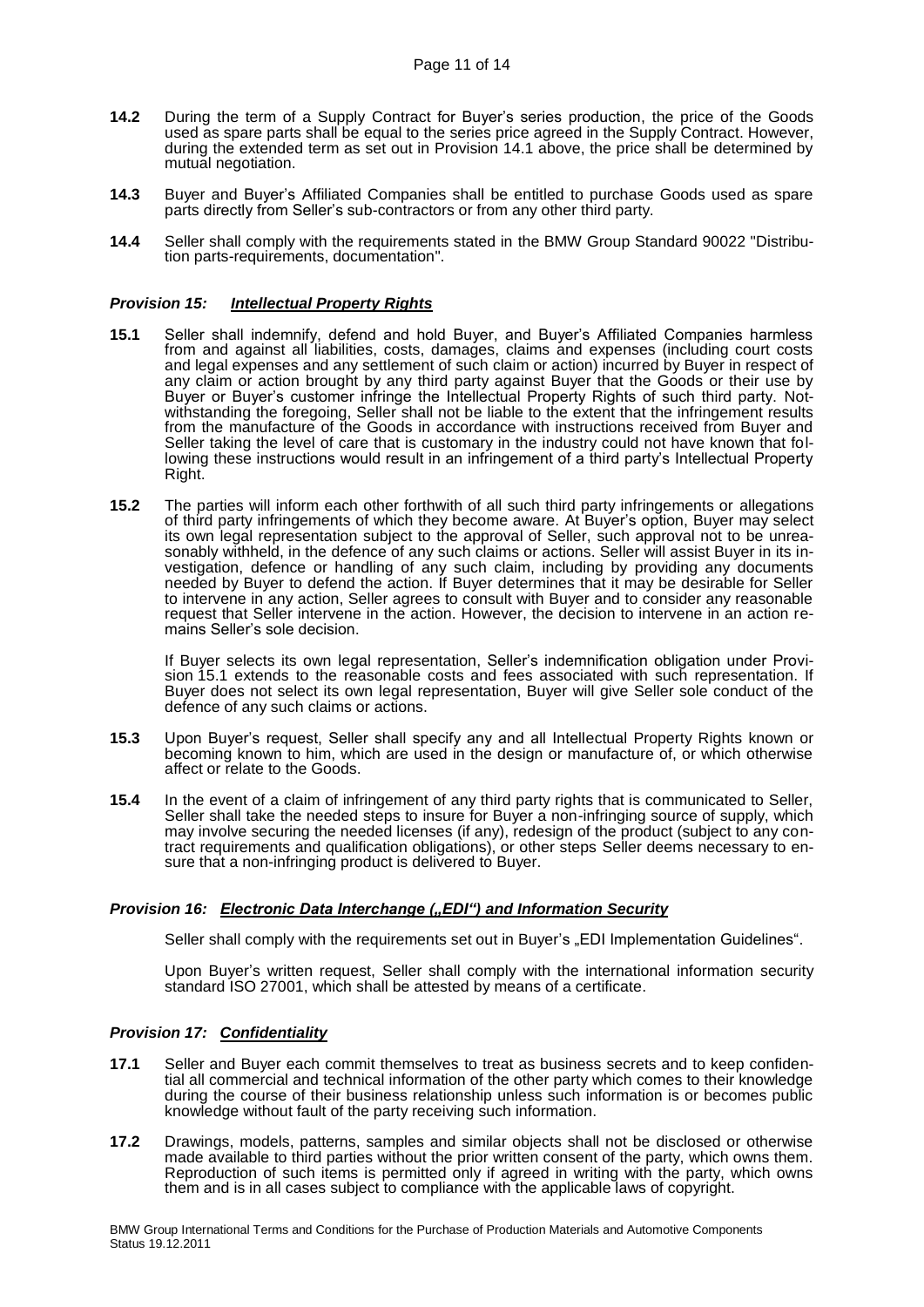- **17.3** Seller shall include obligations equivalent to Provision 17.1 and 17.2 in all contracts with subcontractors and will ensure that all sub-contractors are contractually obliged to comply with the same.
- **17.4** The terms of this Provision 17 shall survive the expiration or termination of any Supply Contract.

#### *Provision 18: Insurance*

**18.1** Seller shall procure and maintain at its sole expense insurances with reputable and financially responsible insurance companies, which adequately cover Seller's liability against Buyer and third parties. Buyer is entitled to require certain insurance coverages and amounts to be taken out by Seller.

Seller shall provide to Buyer certificates or memoranda of such insurances and renewals thereof signed by the issuing company or agent or other information respecting such insurance at any time promptly upon Buyer's request.

- **18.2** Buyer's examination of, or failure to request or demand any evidence of insurance hereunder, shall not constitute a waiver of any requirement of this Provision 18 and the existence of any insurance shall not limit Seller's obligation under any Provision hereof.
- **18.3** Save to the extent to which Seller is not obliged to do so pursuant to any applicable Incoterm under Provision 5, Seller will cause any carrier engaged by Seller to insure all shipments of Goods.

# *Provision 19: Environment*

- **19.1** While performing under the Supply Contract Seller shall use the necessary resources (in particular materials, energy and water) efficiently and shall reduce the environmental impact (in particular with respect to waste, wastewater, air pollution and noise) to a minimum. This also applies to the effort and expense of transportation and logistics. For the quantitative assessment of Seller's resource efficiency Seller shall on Buyer's request provide the following information relating to the total annual scope of orders placed by and supplied to Buyer and its Affiliated Companies during its manufacturing phase:
	- Total energy consumption in MWh;
	- $CO<sub>2</sub>$  emissions from energy generated in house and externally in metric tons;
	- $\overline{1}$  Total water consumption in m<sup>3</sup>;
	- Process wastewater in m<sup>3</sup>;
	- Waste for disposal in metric tons;
	- Waste for recycling in metric tons;
	- VOC emissions (volatile organic compound) in metric tons.
- **19.2** In addition, Seller shall provide on Buyer's request data for a life cycle assessment relating to Goods or parts thereof (including data with regard to the material input) according to the data collection format for life cycle assessment of the German Association of the Automotive Industry (Verband der Automobilindustrie - VDA).
- **19.3** Seller shall establish and maintain a certified environmental management system in accordance with the requirements of ISO 14001 or an acknowledged and certified environmental management system derived from ISO 14001 no later than two years following Purchase Order placement.
- **19.4** Seller shall comply with the requirements of the BMW Group Standard 93024 "Recycling of motor vehicles-Recycling-optimized vehicle design". On Buyer's request a recycling concept has to be provided.
- **19.5** Goods made of polymer materials or metals or Goods with metal coatings shall bear identification markings in accordance with the relevant standards (VDA Material Data Sheet 260 "Vehicle components - Marking of material" and/or BMW Group Standards 91001 "Marking of parts with trademark and part identification data" and 91003 "Marking of parts - Marking of materials").
- **19.6** Polymer materials contained in Goods shall comply with the BMW requirements for Goods derived from the respective statutory targets or standards for hydrocarbon emissions of vehicles throughout the entire life cycle of the Goods. The production processes for Goods shall be adapted to comply with such BMW requirements. Seller shall use only solvent free adhesives in Goods.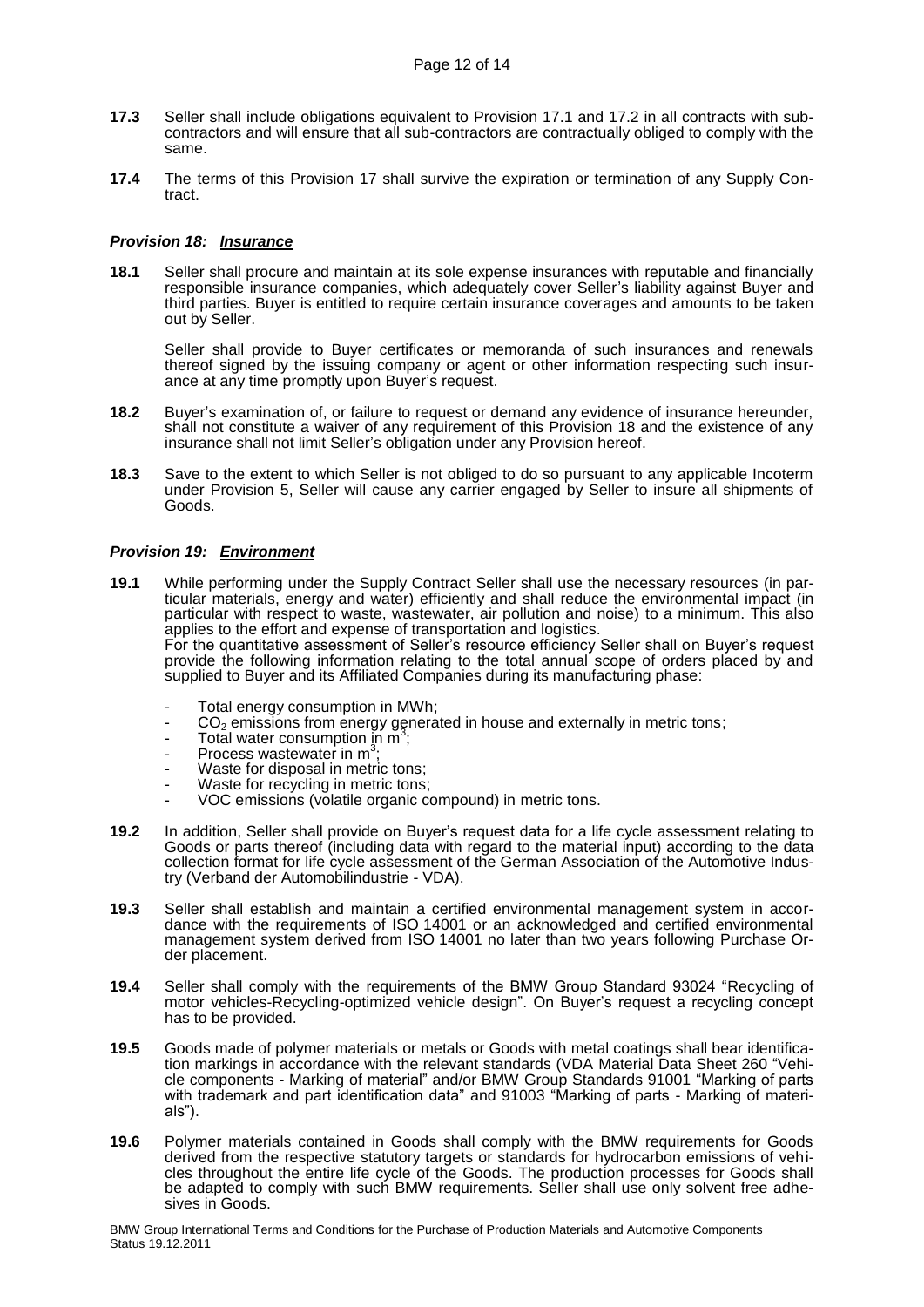**19.7** Seller shall comply with the requirements stated in BMW Group Standard 93008-1 to 4 "Substances of concern" throughout the entire life cycle of the Goods.

Seller is responsible for registration and, where necessary, authorisation or notification of chemical substances contained in Goods in accordance with the statutory requirements that apply to the market concerned (e.g. REACh, EU). In the event of a chemical substance being imported, Seller assumes responsibility for all obligations such as named above and all associated expenditure.

The declaration of constituent substances/materials in the material data sheet for the respective Goods in the International Material-Data-System IMDS (http://www.mdsystem.com) – for e.g. series development, type approval and initial sampling inspection – as defined in BMW Group Standard 93008-1 "Substances of concern-Prohibited and declarable substances in materials and components" constitutes an integral element of the scope of delivery and has to be met by Seller.

In the event that Goods are chemical substances, preparations or materials, Seller shall provide Buyer with "Safety Data Sheets" for these Goods.

**19.8** Seller shall ensure that all and any of its sub-contractors are contractually bound to comply with the terms of this Provision 19.

#### *Provision 20: Social Responsibility*

For Buyer it is of paramount importance that corporate activities take account of the social responsibility to employees and society as a whole. This applies both to Buyer itself and to its suppliers. Buyer's and Seller's aim shall be to comply with the Directives of the UN Initiative Global Compact (Davos, 01/99) and the principles and rights set approved by the International Labour Organisation (ILO) in its "Declaration on fundamental principles and rights at work" (Geneva 06/98). The following principles are of particular importance:

- Preservation of human dignity and human rights, ban on child and forced labour;
- Incocreation of equal opportunities and family-friendly policies;
- No discrimination on the basis of religion, origin, nationality, age, handicap, marital status, sexual orientation, political affiliation, membership of a trade union or the like, gender and veteran status;
- The protection of indigenous rights;
- Ban on bribery and blackmail;
- Maintenance of adequate social working conditions;
- Protection from individual arbitrary personnel measures;
- Provision of conditions that enable employees to enjoy a reasonable standard of living;
- Positive and negative freedom of association;
- Maintenance of employability by basic and advanced training;
- Provision of information to personnel on the objectives, economic situation and current topics that affect the company and the personnel;
- Responsible action by all personnel in relation to the environment;
- Compliance with industrial health and safety standards;
- Compliance with current laws and regulations.

Seller's aim shall be that all and any of its sub-contractors are contractually bound to comply with the terms of this Provision 20.

#### *Provision 21: General/Miscellaneous*

- **21.1** No amendment, modification, termination or waiver of any provision of these Terms and Conditions or of any Supply Contract, and no consent to any departure by either party therefrom, shall under any circumstances be effective unless the same shall be in writing and signed by both parties, and then such waiver or consent shall be effective only in the specific instance and for the specific purpose for which given. No notice to or demand on Seller in any event, case or occurrence, shall of itself entitle Seller to any other or further notice or demand in any similar or other circumstances.
- **21.2** The headings of the various Provisions of these Terms and Conditions are solely for convenience and shall not be used for the purposes of interpreting the same.
- **21.3** If any Provision hereof or any part Provision is or is held by any competent court or authority to be invalid or unenforceable, such Provision or part Provision will be deemed severed and omitted, the remaining portions hereof continuing in full force and effect. If required, Buyer and